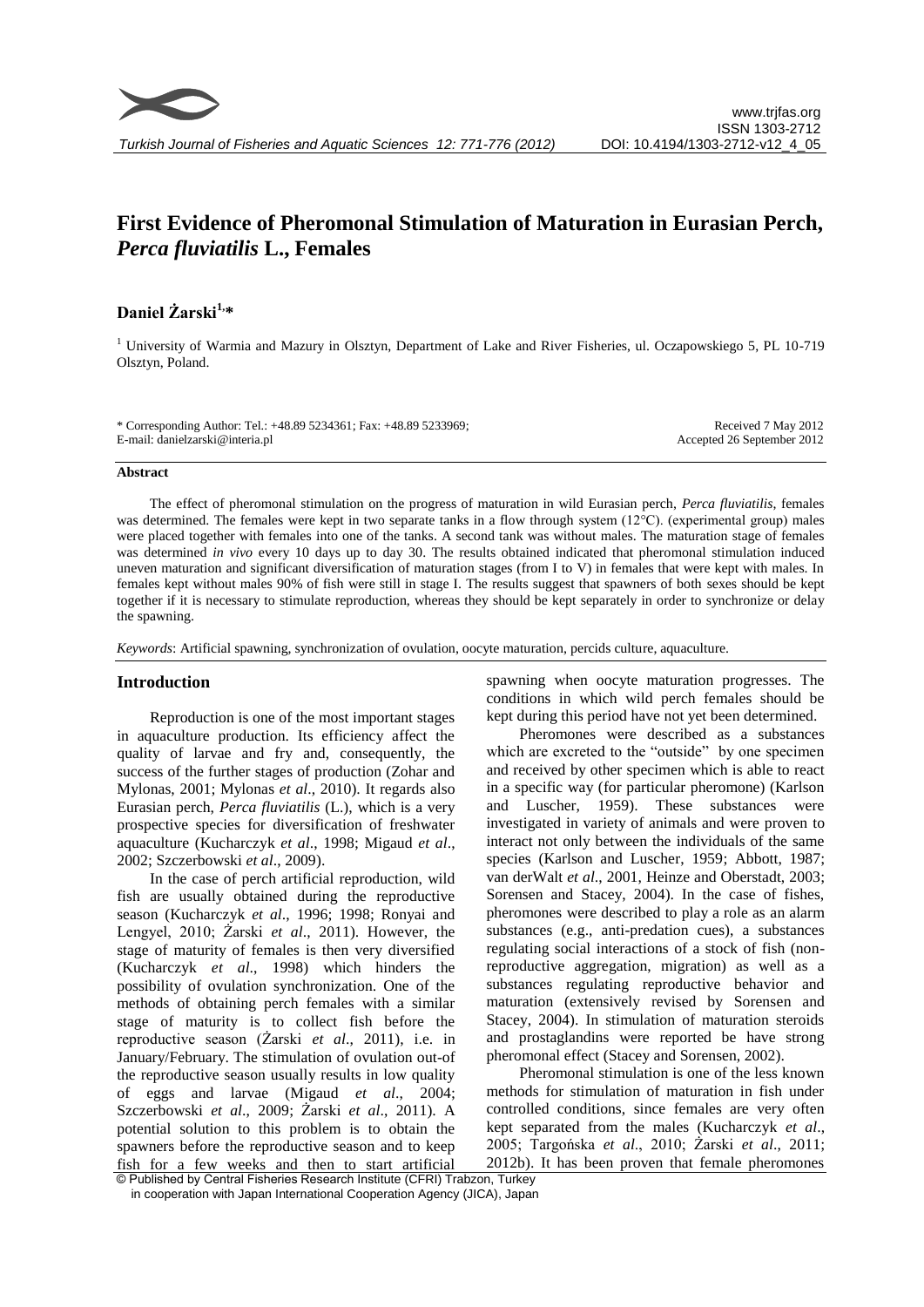may induce spermation in male of common carp, *Cyprinus carpio* (L.) (Billard *et al*., 1989) as well as spermation and hormonal response in crucian carp, *Carassius carassius* (L.) (Olsen *et al*., 2006). Female pheromones have also influenced the volume of ejaculate in goldfish, *Carassius auratus* (L.) (Hoysak and Stacey 2008). Male pheromones stimulated the reproduction of females in zebrafish, *Danio rerio*  (Hamilton) (Chen and Martinich 1975), and pacific herring, *Clupea harengus pallasi* Valenciennes (Carolsfeld *et al*., 1997). However, there has not been any data on the impact of pheromonal stimulation in Eurasian perch.

The aim of this study was to determine the impact of male presence (potential pheromonal stimulation) on the maturation of wild Eurasian perch females in controlled conditions before the spawning season.

## **Materials and Methods**

The wild perch spawners (112 females and 32 males) were collected in Lake Sasek Wielki during under the ice catching with drag-nets on February 15, between 8.00 am and 12.00 o"clock. Immediately after catching, the fish were transported to the laboratory of the Department of Lake and River Fisheries in Olsztyn where they were placed in 1000 l tanks in which the temperature  $(\pm 0.1^{\circ}C)$  and photoperiod  $(\pm 10 \text{ min})$  were controlled (as described by Kujawa *et al*., 1999). After 5-day acclimatization from 4 to  $10^{\circ}$ C (at the photoperiod of 6h [6L:18D]), the fish were segregated according to sex. Such thermal regime was tested earlier for out-of-season reproduction of Eurasian perch (Żarski *et al*., 2012c). The determination of sex was carried out *in vivo* with catheterization. The females were placed in two separated (1000 l) tanks (61 female in each one). The tanks operated in a constant flow through system (6 L  $min^{-1}$ ) with tap dechlorinated water. All  $(n=32)$  males (mean weight  $42.5 \pm 12.8$  g) were then placed with the females  $(58.9 \pm 19.2)$  g) in one of the tanks (experimental group [E]). In the second tank (control group  $[C]$ ), the females  $(60.1\pm16.8)$  g) were kept alone. Fish were not fed during the experiment. The biomass of the fish in the tanks was 3.67 and 4.95 kg  $m^{-3}$  in group C and E, respectively.

At the beginning  $(20<sup>th</sup>$  February, day 0) of the 30 day long experiment, the samples of oocytes were taken with a catheter (with 2 mm external and 1.2 mm internal diameter) from all females and the stage of oocyte maturation was determined. The oocyte sample was placed on a Petri dish and immersed in clarifying Serra"s solution (70% ethanol, 40% formaldehyde and 99.5% glacial acetic acid in 6:3:1 ratio). After the clarification of cytoplasm, the analysis of oocyte maturation was carried out according to the classification for perch described by Żarski *et al*. (2011). Next, the determination of oocyte maturation stage was conducted on day 10, 20 and 30

of the experiment. Each time, the oocytes were sampled from 30 randomly-selected females from group C and E. The oocyte samples were then clarified with Serra"s solution and the maturation stage of each sample was determined (based on 30 oocytes which were randomly photographed). The samples were assigned to a given stage based on the majority (above 50%) of oocytes representing the respective stage as described by Żarski *et al*. (2011). If an equal number of oocytes represented two adjacent stages, the female was classified in the less advanced stage.

The same thermal  $(10^{\circ}C)$  and light conditions (14L:10D) both, in group C and E were maintained in the tanks throughout the experiment. Before each handling, the spawners were anesthetized in MS-222 solution  $(150 \text{ mg } L^{-1})$  (according to  $\overline{Z}$ arski *et al.*, 2011).

The data on female maturation stage was analyzed with on-way analysis of variance ANOVA and then if the analysis of variance revealed statistical differences, a post-hoc Duncan test with 5% significance level was applied  $(\alpha=0.05)$ . The data, expressed in percentage values, were subjected to arcsine transformation before statistical analyses. For the changes of mean maturational stage in females in both treatment groups linear regression analysis was performed with the use of MS Excell for Windows.

### **Results**

At the beginning of the experiment (day 0) the oocytes in all females were classified to stage I. During the consecutive 20 days in all females in group C the oocytes remained in stage I. In this group on day 30, stage II of the oocytes was reported in only 10% of females (Figure 1). In group E, a gradual increase in the average maturation stage of females  $(R<sup>2</sup>>0.9)$  was observed during the whole experiment (Figure 1). During the observations, a considerable diversification in maturation stages was noticed. On day 10, the majority  $(60\%)$  of females  $(P<0.05)$  still remained at stage I whereas in 26% of females, oocytes in stage II were observed. In less than 7% stages III and IV were recorded. On day 20, the majority of females in group E had reached stages I and II and they significantly outnumbered  $(P<0.05)$ the females in stages III and IV. On day 30, the majority of females had reached stage III (over 53%) whereas stages I, II, IV and V were represented by a comparable (P>0.05) number of females (13.3, 16.7, 10.0 and 6.7% for stages I, II, IV and V, respectively) (Figure 2).

### **Discussion**

The results of the presented study, for the first time, clearly indicated potential pheromonal stimulation in perch females. The stimulation induced rapid and uneven maturation of females and, in the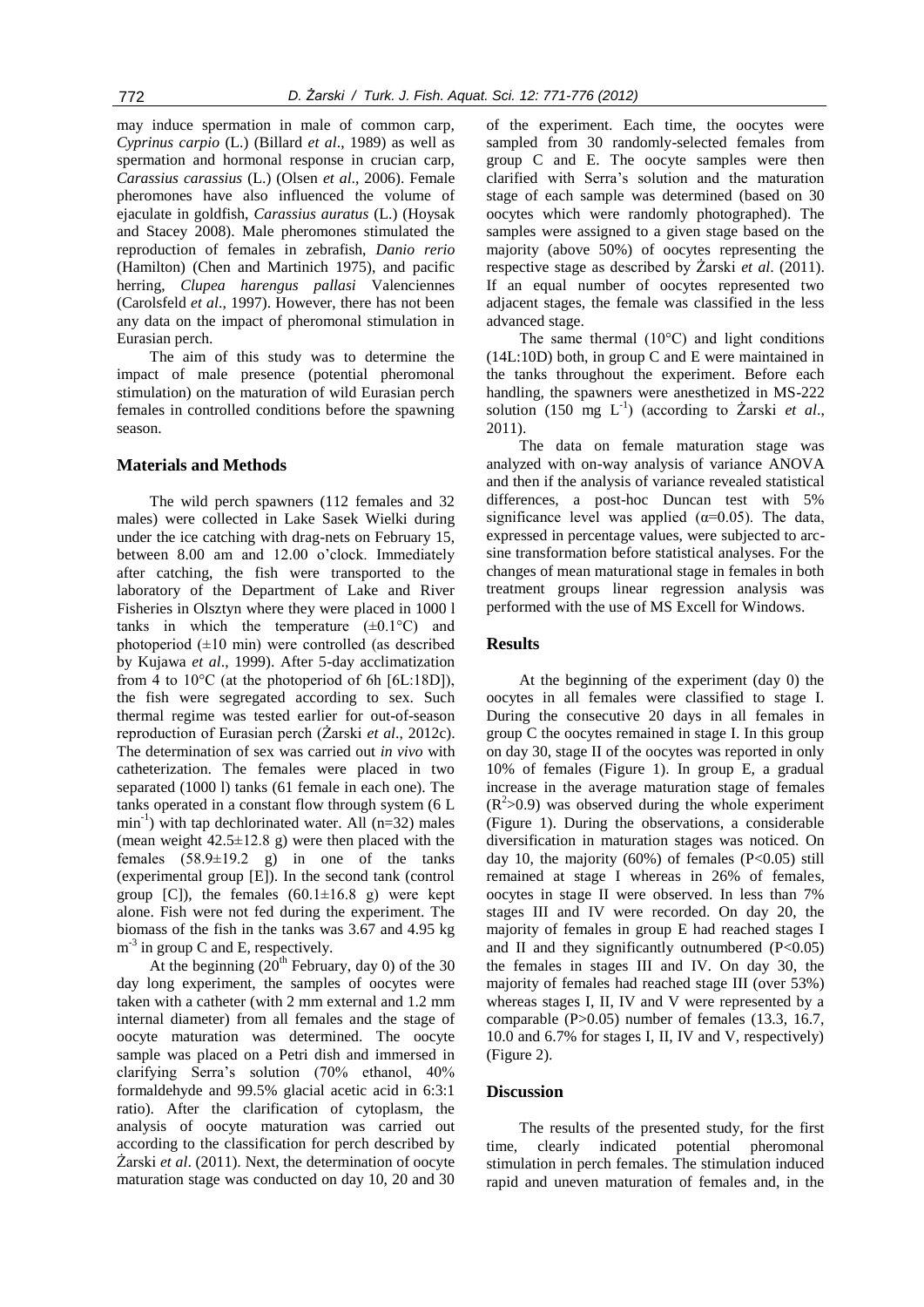

**Figure 1**. Changes of maturation stage in females of Eurasian perch kept with males (pheromonally stimulated experimental group) and without males (control group) during 30 days experiment. Data marked with asterisk were statistically different (P<0.05) at a respective day.



**Figure 2.** Chaneges of percentage share (n=30) of maturation stages in pheromonally stimulated (kept with males) Eurasian perch females during 30 day observation. Data at a respective day marked with different letter were statistically different (P<0.05).

end, significant diversification of maturation stages (on average stage III, ranging from I to V) in the females that were kept with males. It was particularly evident in comparison with the females from the control group in which the maturation of oocytes had not been observed for the first 20 days (stage I).

The technique of fish reproduction aims at obtaining eggs and sperm when required by a farmer. In the case of artificial reproduction of perch, different hormonal preparations have been tested in order to synchronize ovulation during the reproductive season (Kucharczyk *et al*., 1996; 1998; Kouril *et al*., 1997) and to induce ovulation out-of the reproductive season (Migaud *et al*., 2004; Szczerbowski *et al*., 2009). The data presented in this paper indicates that the farmers should also consider another factor, i.e. pheromones which provoked rapid development of gonads in comparison with the females from the control group (which were kept

without males). However, at the end of experiment, the maturation stage of the females that were pheromonally stimulated was extremely diversified (from stage I to V). This effect may cause considerable diversification of ovulation time. If the method of determination of oocyte maturation described by Żarski *et al*. (2011) is followed, fish can be divided according to the stage of maturity and, therefore, the moment of ovulation in a given group can be precisely determined. It should be emphasised that the development of oocytes in the control group was not observed until the day 30 of the experiment. Żarski *et al*. (2011) also reported that the stage of oocyte maturation did not progress in the females which were kept separately, not stimulated hormonally and collected before the natural spawning season. However, the slight progress of maturation in some of the females at the end of experiment may suggest that longer duration of fish keeping may have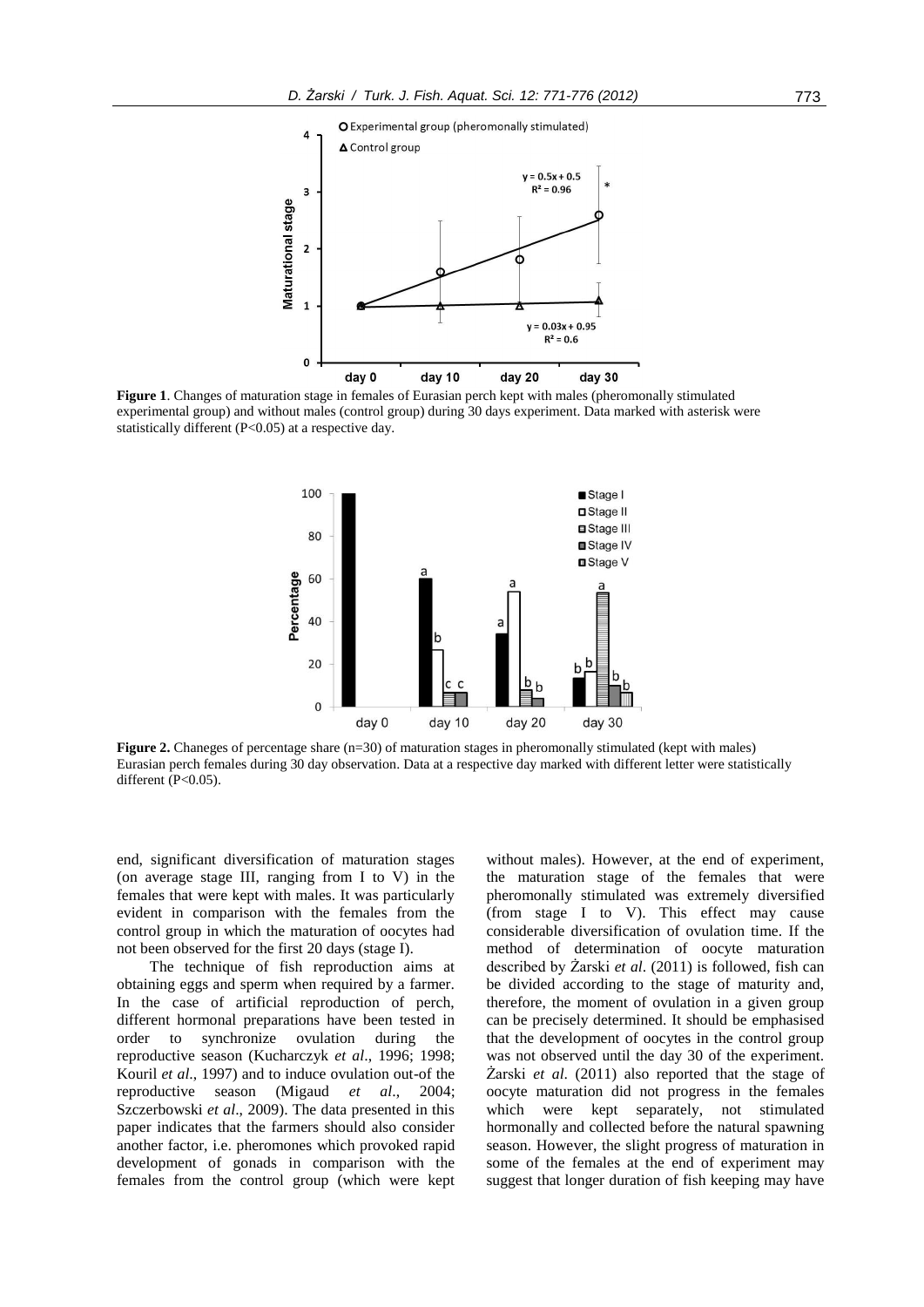cause further maturation process. But it has to be more closely studied where also photo-thermal manipulation should be considered as a potential stimuli.

The observations of pheromonal stimulation in fish have indicated that pheromones positively influenced the synchronization of maturation in females and their spawning readiness (Chen and Martinich, 1975; Dulka *et al*., 1987). However, the results of this study indicate that pheromonal stimulation induces the maturation of perch females, but this process is not synchronized in a group of fish which were initially homogenous in maturation stage. One of the reasons could be the stress caused by captivity and handling. It is well known that stress stimulates or restricts the maturation of oocytes and ovulation (Carolsfeld *et al*., 1997; Schreck *et al*., 2001; Schreck 2010). In the case of wild perch, stress is a factor that negatively influences maturation and reproduction (Wang *et al*., 2006; Żarski *et al*., unpublished). The obtained results suggest that in perch, the reaction to stress may have an individual character where individuals which were more resistant to stress reacted more intensively to pheromonal stimulation (at the end of the experiment, their maturation stages were more advanced). In perch caught in the natural environment during reproductive season it has been very often observed that the maturation stage of females collected at the same moment from the same lake was very diversified (Żarski *et al*., 2011). This phenomenon is similar in the case of other freshwater percid which is pikeperch, *Sander lucioperca* (L.) (Żarski *et al*., 2012a, 2012b). Therefore, the diversification of maturation stage of percids, e.g. in perch, remains unclear and it may be hypothesized that desynchronization of maturity observed in captivity (as reported in the present study) may result from species-specific biology of reproduction or different reaction to stress in individual females. Further research is needed to include the potential impact of both factors.

It was already reported in goldfish, that steroids (including 17*α*, 20*β*-dihydroxy-4-pregnen-3-one [DHP]) are the main reproductive pheromones (Zheng and Stacey, 1997, Poling *et al*., 2001, Stacey, 2003). However, most studies aimed at investigation of pheromones originating from females and affecting maturation and spermiation in males. Stimulation of maturation in females were reported mainly in the final stages of maturation and ovulation (Chen and Martinich 1975, Carolsfeld *et al*., 1997). Fontaine *et al*. (2003) suggested, that DHP could be an important pheromone involved in ovulation and synchronization of spawning in Eurasian perch females. At such early maturation stage of females, as in the present study (end of the vitellogenesis and before the final oocyte maturation process, according to Żarski *et al*., 2012c), DHP is not synthesized in female organism (Mylonas *et al*., 2010), thus no effect in control group was

observed (without males). That is why, the effect observed in the present study could stem only from the hormones originating from males. During the observation males were already spermiated, since the spermiation in Eurasian perch may occur from November to April (Alavi *et al*., 2010). Because in early spermiation process the most important role plays 11-ketotestosterone instead of DHP (Schulz *et al*., 1994; Mylonas *et al*., 1997; Alavi *et al*., 2010), it may be suggested that this hormone may act as a pheromone affecting progress of maturation in females at such early stages of maturation, as in the present study. However, this phenomenon need to be more closely studied. Especially, when ethological (e.g., pre-spawning behavior) character of stimulation of maturation (when fish of both sexes are kept together) may not be totally excluded.

The results of this study show very strong impact of pheromonal stimulation on the perch females kept together with males before the reproductive season. This data proves for the first time that the procedure of keeping perch spawners in controlled conditions before artificial spawning causes considerable variability in the maturity stages of females. However, further studies are needed to assess the impact of individual variables (e.g., different maturation stages of females at the beginning of observations, temperature, photoperiod) that would allow complete control of pace and synchronization of female maturity and, consequently, of ovulation.

At the present state of knowledge it is recommended to keep females, caught before the reproductive season, together with males since, in perch, the hormonal stimulation before maturational stage III results in lower egg quality (Żarski *et al*., 2011; Żarski *et al*., 2012c), and keeping females without males does not stimulate maturation and may lead to ovarian atresia (Migaud *et al*., 2002). When the majority of females represent stage III, fish should be divided according to the stage of maturity and hormonal stimulation can then be performed to females representing maturity stage III or later. Pheromonal stimulation may become a useful tool in hastening spawning maturity in females and consequently precisely plan hatching time. However, more work is still needed. The results of this study also confirm the necessity to determine the stage of oocyte maturation in perch females in order to synchronize ovulation in artificial reproduction (Żarski *et al*., 2011).

### **Acknowledgements**

This study was partially financed by the project "Innovations in finfish aquaculture with special references to reproduction" (InnovaFish), Operational Programme Sustainable Development of the Fisheries Sector and Coastal Fishing Areas 2007-2013" (OR14- 61724-OR1400003/09/10/11).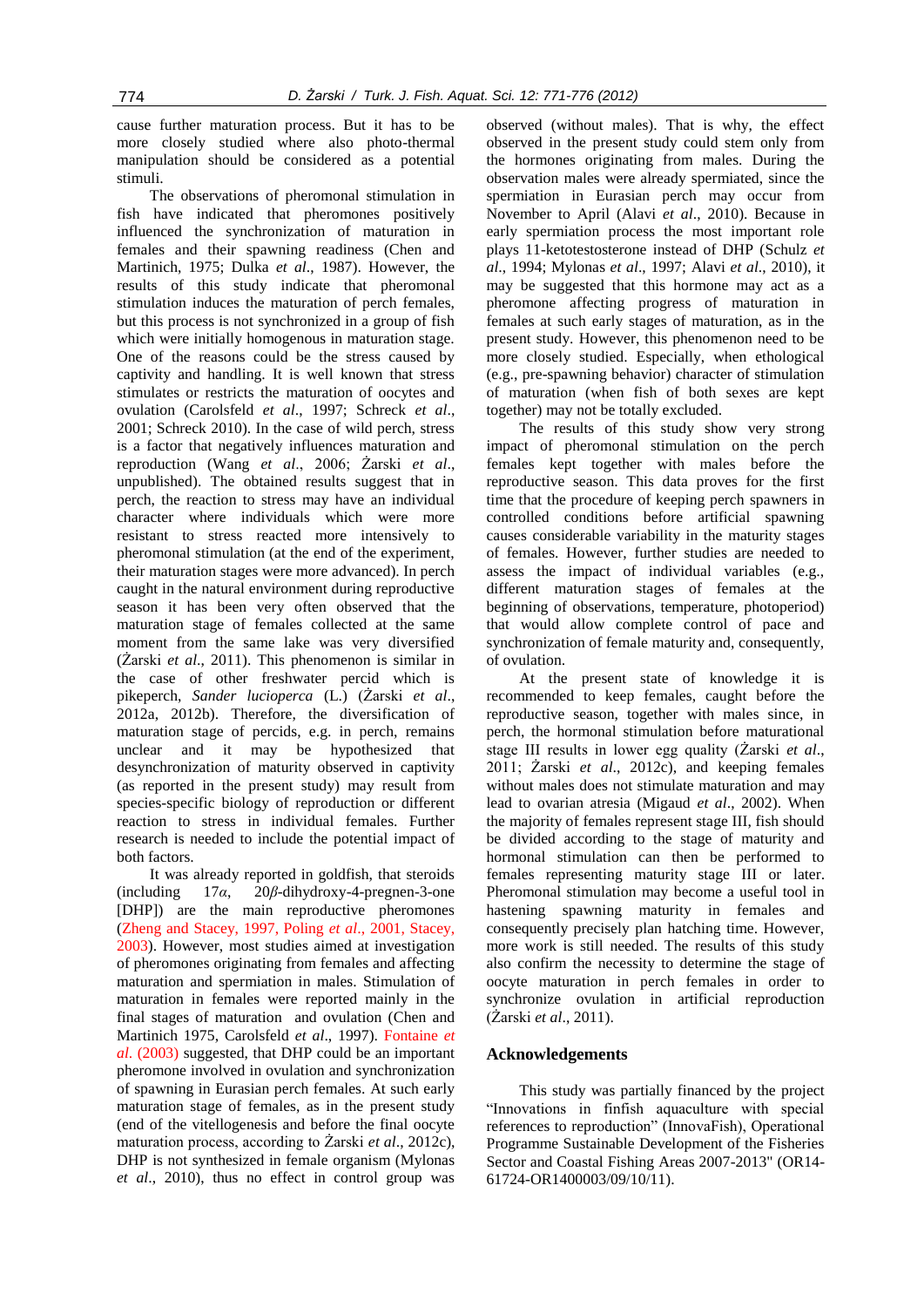#### **References**

Abbott, D.H. 1987. Behaviourally mediated suppression of reproduction in female primates. Journal of Zoology 213: 455-470.

doi: 10.1111/j.1469-7998.1987.tb03720.x

- Alavi, S.M.H., Rodina, M., Hatef, A., Stejskal, V., Policar, T., Hamačkova, J. and Linhart, O. 2010. Sperm motility and monthly variations of semen characteristics in *Perca fluviatilis* (Teleostei: Percidae). Czech Journal of Animal Science, 55: 174- 182.
- Baras, E., Kestemont, P. and Melard, C. 2003. Effect of stocking density on the dynamics of cannibalism in sibling larvae of *Perca fluviatilis* under controlled conditions. Aquaculture, 219: 241-255. doi: 10.1016/S0044-8486(02)00349-6,
- Billard, R., Bieniarz, K., Popek, P., Epler, P. and Saad, A. 1989. Observations on a possible pheromonal stimulation of milt production in carp (*Cyprinus carpio* L.). Aquaculture, 77: 387-392.
- Carolsfeld, J., Tester, M., Kreiberg, H. and Sherwood, N.M. 1997. Pheromone-induced spawning of pacific herring. I. Behavioral characterization. Hormones and Behavior, 31: 256-268. doi: 10.1006/hbeh.1997.1379
- Chen, L. and Martinich, R.L. 1975. Pheromonal stimulation and metabolite inhibition of ovulation in the zebrafish, *Brachydanio rerio*. Fishery Bulletin, 73: 889-894.
- Dulka, J.G., Stacey, N.E., Sorensen, P.W. and van Der Kraak, G.J. 1987. A sex steroid pheromone synchronizes male‐female spawning readiness in goldfish. Nature, 325: 251-253.
- Fiogbé, E.D. and Kestemont, P. 2003. Optimum daily ration for Eurasian perch *Perca fluviatilis* L. reared at its optimum growing temperature. Aquaculture, 216: 243-252. doi: 10.1016/S0044-8486(02)00409-X
- Heinze, J. and Oberstadt, B. 2003. Costs and benefits of subordinate queens in colonies of the ant, *Leptothorax gredleri*. Naturwissenschaften, 90: 513-516. doi: 10.1007/s00114-003-0467-7
- Hoysak, D.J. and Stacey, N.E. 2008. Large and persistent effect of a female steroid pheromone on ejaculate size in goldfish *Carassius auratus*. Journal of Fish Biology, 73: 1573-1584. doi: 10.1111/j.1095- 8649.2008.02032.x
- Karlson, P. and Luscher, M. 1959. 'Pheromones': a new term for a class of biologically active substances. Nature, 183: 55-56. doi:10.1038/183055a0
- Kouril, J., Linhart, O. and Relot, P. 1997. Induced spawning of perch by means of a GnRH analogue. Aquaculture International, 5: 375-377. doi: 10.1023/A:1018372309232
	-
- Kucharczyk, D., Kujawa, R., Mamcarz, A., Skrzypczak, A. and Wyszomirska, E. 1996*.* Induced spawning in perch, *Perca fluviatilis* L. using carp pituitary extract and HCG. Aquaculture Research, 27: 847-852. doi: 10.1046/j.1365-2109.1996.t01-1-00802.x
- Kucharczyk, D., Kujawa, R., Mamcarz, A., Skrzypczak, A. and Wyszomirska, E. 1998. Induced spawning in perch, *Perca fluviatilis* L., using FSH + LH with pimozide or metoclopramide. Aquaculture Research, 29: 131–136. doi: 10.1046/j.1365-2109.1998.00949.x
- Kucharczyk, D., Kujawa, R., Mamcarz, A., Targońska-Dietrich, K., Wyszomirska, E., Glogowski, J., Babiak, I. and Szabó, T. 2005. Induced spawning in bream (*Abramis brama* L.) using pellets containing GnRH. Czech Journal of Animal Sciences, 50: 89-95.
- Kucharczyk, D., Kestemont, P. and Mamcarz, A. 2007. Artificial reproduction of pikeperch. Mercurius, Olsztyn, Poland, 80 pp.
- Kujawa, R., Kucharczyk, D. and Mamcarz, A. 1999. A model system for keeping spawners of wild and domestic fish before artificial spawning. Aquacultural Engineering, 20: 85-89. doi: 10.1016/S0144-8609(99)00004-7
- Migaud, H., Fontaine, P., Sulistyo, I., Kestemont, P. and Gardeur, J-N. 2002. Induction of out-of-season spawning in Eurasian perch *Perca fluviatilis*: effects of rates of cooling and cooling durations on female gametogenesis and spawning. Aquaculture, 205: 253- 267. doi: 10.1016/S0044-8486(01)00675-5
- Migaud, H., Gardeur, N-J., Kestemont, P. and Fontaine, P. 2004. Off-season spawning of Eurasian perch *Perca fluviatilis*. Aquaculture International, 12: 87-102. doi: 10.1023/B:AQUI.0000017190.15074.6c
- Mylonas, C.C., Gissis, A., Magnus, Y. and Zohar, Y. 1997. Hormonal changes in male white bass (*Morone chrysops*) and evaluation of milt quality after treatment with a sustained-release GnRHa-delivery system. Aquaculture, 153: 301-313. doi: 10.1016/S0044-8486(97)00021-5,
- Mylonas, C.C., Fostier, A. and Zanuy, S. 2010. Broodstock management and hormonal manipulations of fish reproduction. General and Comparative Endocrinology, 165: 516-534. doi: 10.1016/j.ygcen.2009.03.007
- Olsen, K.H., Sawisky, G.R. and Stacey, N.E. 2006. Endocrine and milt response of male crucian carp (*Carassius carassius* L.) to periovulatory females under field conditions. General and Comparative Endocrinology 149: 294-302. doi: 10.1016/j.ygcen.2006.06.011
- Ronyai, A. and Lengyel, S.A. 2010. Effects of hormonal treatments on induced tank spawning of Eurasian perch (*Perca fluviatilis* L.). Aquaculture Research, 41: 345–347. doi: 10.1111/j.1365-2109.2007.01778.x
- Schreck, C.B. 2010. Stress and fish reproduction: The roles of allostasis and hormesis. General and Comparative Endocrinology, 165: 549-556. doi: 10.1016/j.ygcen.2009.07.004
- Schreck, C.B., Contreras-Sanchez, W. and Fitzpatrick, M.S. 2001. Effects of stress on fish reproduction, gamete quality and progeny. Aquaculture, 197: 3-24. doi: 10.1016/S0044-8486(01)00580-4
- Schulz, R.W., Van der Corput, L., Janssen-Dommetholt, J., Goos, H.J.Th. 1994. Sexual steroids during puberty in male Atlantic catfish (*Clarias gariepinus*) serum levels and gonadotropin-stimulated testicular secretion *in vitro*. Journal of Comparative Physiology, 164(B): 195–205. doi: 10.1007/BF00354080
- Sorensen, P.W. and Stacey, N.E. 2004. Brief review of fish pheromones and discussion of their possible uses in the control of non-indigenous teleost fishes. New Zealand Journal of Marine and Freshwater Research, 38: 399-417. doi: 10.1080/00288330.2004.9517248
- Szczerbowski, A., Kucharczyk, D., Mamcarz, A., Łuczyński, M.J., Targońska, K. and Kujawa, R. 2009. Artificial off-season spawning of Eurasian perch *Perca fluviatilis* L. Archives of Polish Fisheries, 17: 95-98. doi: 10.2478/v10086-009-0008-x
- Targońska, K., Kucharczyk, D., Kujawa, R., Mamcarz, A. and Żarski, D. 2010. Controlled reproduction of asp, *Aspius aspius* (L.) using luteinizing hormone releasing hormone (LHRH) analogues with dopamine